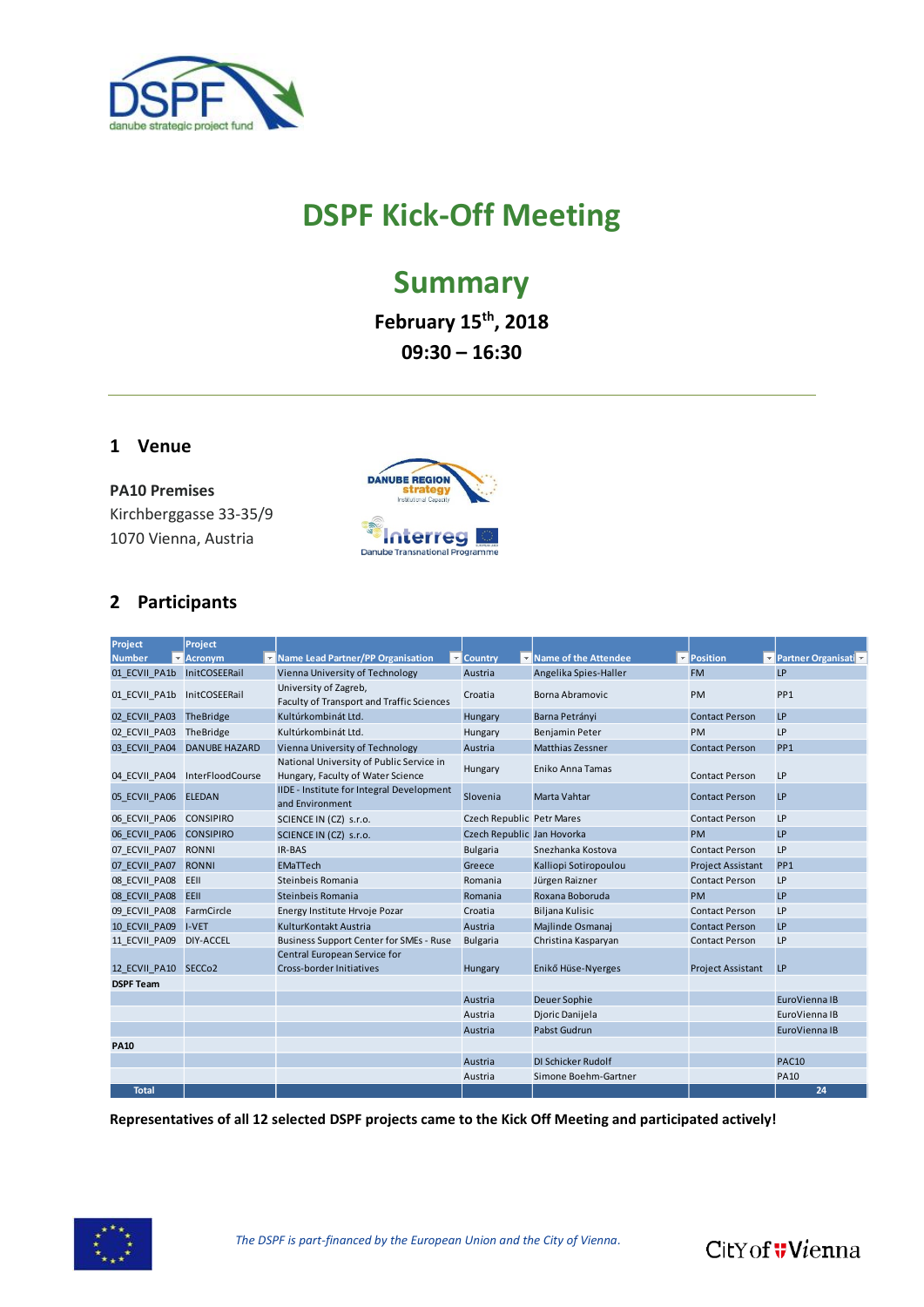

#### **3 Objectives of the Meeting**

- o **Get to know PAC10, EuroVienna (IB) and other Lead Partners**
- o **How to implement a DSPF project?**
	- Reporting
	- Communication
	- Where to find relevant information
	- Project changes
	- Declaration of expenses
- o **Networking & exchange opportunities**

#### **4 Meeting Agenda**

| $09:30 - 10:00$ | <b>Welcome coffee and Registration</b>                                                                                                         |  |  |
|-----------------|------------------------------------------------------------------------------------------------------------------------------------------------|--|--|
| $10:00 - 10:15$ | <b>Welcome, Introduction</b><br>Rudolf Schicker, PAC10 City of Vienna<br>$\bullet$<br>Gudrun Pabst, EuroVienna                                 |  |  |
| $10:15 - 11:15$ | <b>Get to know each other</b><br>Who are the DSFP Project Partners?                                                                            |  |  |
| $11:15 - 12:30$ | <b>Danube Strategic Project Fund</b><br>Background & call for proposals<br>$\bullet$                                                           |  |  |
|                 | How to implement a DSPF Project?<br>$\bullet$<br>Main documents for the DSPF project implementation<br>$\bullet$                               |  |  |
| $12:30 - 13:30$ | <b>Lunch Break &amp; Networking</b>                                                                                                            |  |  |
| $13:30 - 15:00$ | <b>Danube Strategic Project Fund</b><br><b>Financial Management</b><br><b>Practical exercise</b><br>Quiz on declaration of expenses<br>$\circ$ |  |  |
| $15:00 - 15:30$ | <b>Closing Session: Questions &amp; Answers</b>                                                                                                |  |  |
| $15:30 - 16:30$ | Discussion on project open issues with project contact persons & Networking                                                                    |  |  |